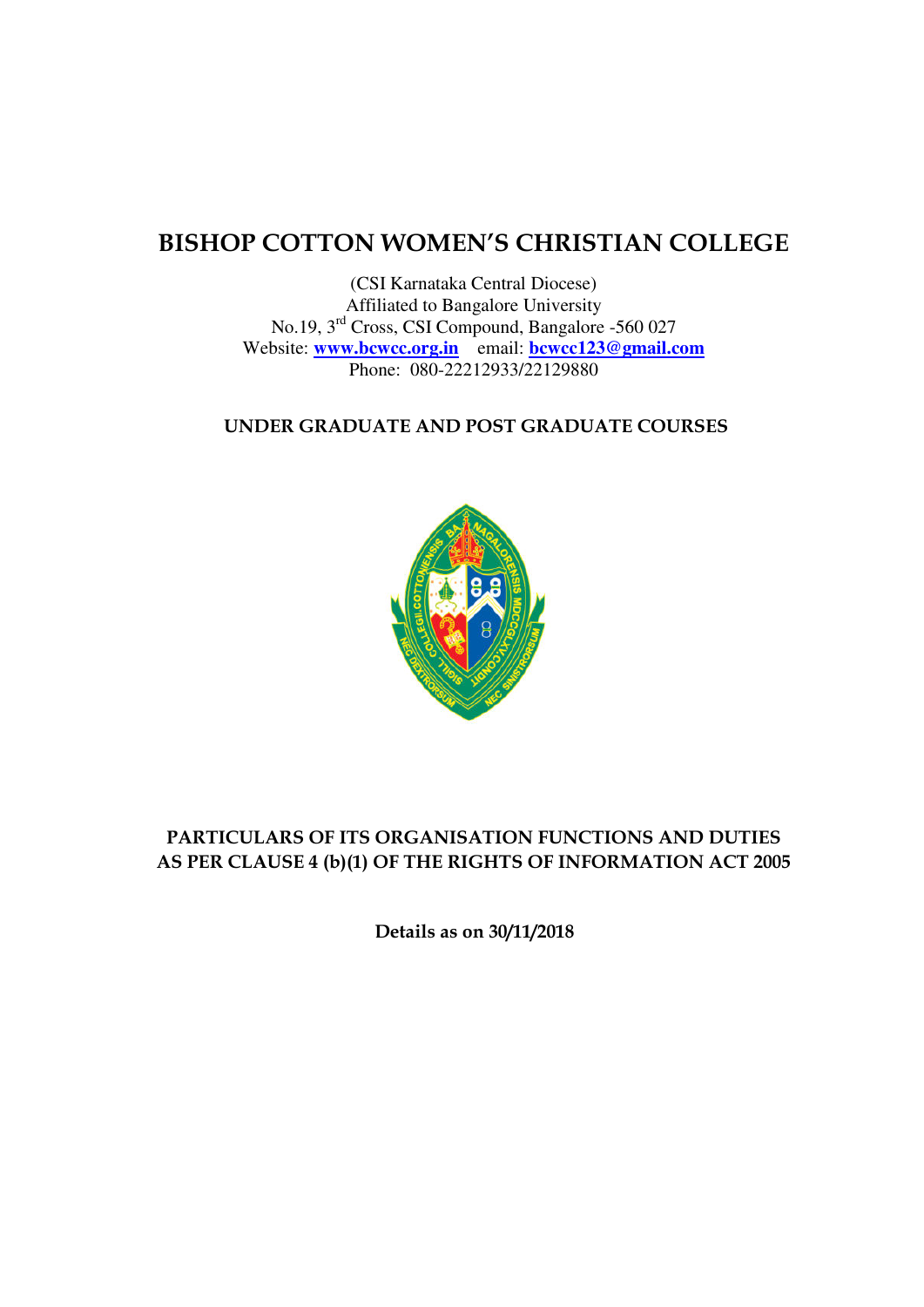# **Particulars of the organization, functions and duties as per Clause 4(b) (1) of the Right to Information Act 2015**

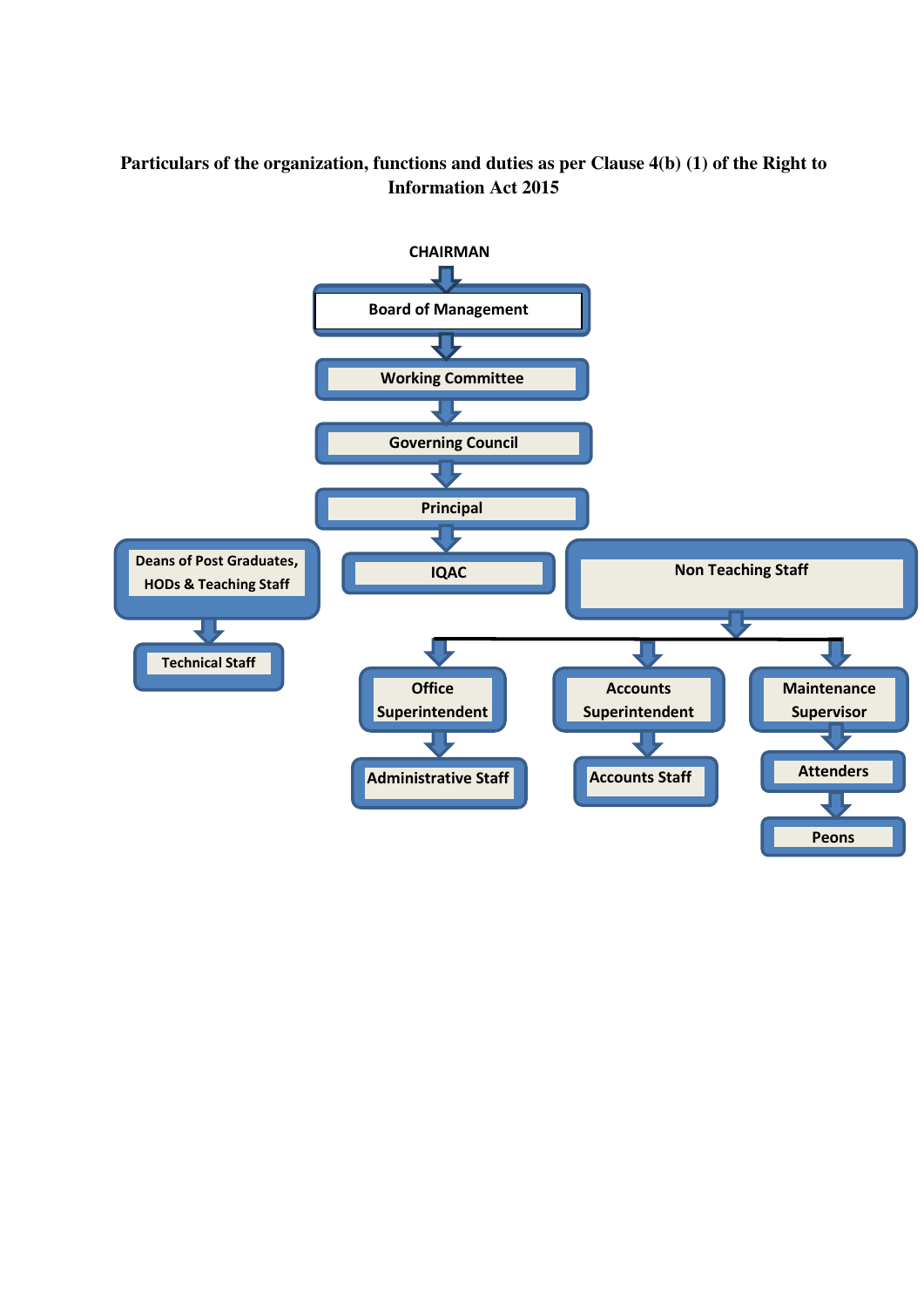# **Powers and Duties of Officers/Employees as per Clause 4(b) (2) of the Right to Information Act 2005**

| <b>Designation</b>    | <b>Powers and Duties of Officers/Employees</b>                                                                                                                                                                                                                                                                                                                                                                                                                                                                                                                                                                                                                                                                                                                                                                                                                                                                |
|-----------------------|---------------------------------------------------------------------------------------------------------------------------------------------------------------------------------------------------------------------------------------------------------------------------------------------------------------------------------------------------------------------------------------------------------------------------------------------------------------------------------------------------------------------------------------------------------------------------------------------------------------------------------------------------------------------------------------------------------------------------------------------------------------------------------------------------------------------------------------------------------------------------------------------------------------|
|                       | The Principal plays a triple role in the institution as an educator, an                                                                                                                                                                                                                                                                                                                                                                                                                                                                                                                                                                                                                                                                                                                                                                                                                                       |
| Principal             | administrator and a supervisor                                                                                                                                                                                                                                                                                                                                                                                                                                                                                                                                                                                                                                                                                                                                                                                                                                                                                |
|                       | She will be the chief executive officer of the Institution<br>She will exercise such administrative powers as are delegated<br>under Various acts, rules, regulations, order and instructions of<br>the SRA Government Management Dept: of education and other<br>competent authorities<br>She will co-ordinate all staff teaching and non-teaching staff and<br>will be responsible for smooth and efficient functioning of the<br>College.<br>She will Organise seminars, workshops for the faculty from time<br>to time to keep abreast of the new realities challenges and<br>opportunities.<br>She will ensure that Scholarship applications of the concerned<br>students are sent to sanctioning department viz. Social welfare<br>Department, Backward classes and Minorities Department and<br>Department of collegiate education<br>She ensures that the accreditation from the NAAC is obtained and |
|                       | is upgraded after every 5 years.<br>In consultation which the manager and finance officer she will                                                                                                                                                                                                                                                                                                                                                                                                                                                                                                                                                                                                                                                                                                                                                                                                            |
|                       | prepare a budget to maintain and develop the institution.                                                                                                                                                                                                                                                                                                                                                                                                                                                                                                                                                                                                                                                                                                                                                                                                                                                     |
| <b>Teaching Staff</b> | All teaching staff appointed to the institution work as academicians who are<br>facilitators to student's growth, produce learning outcomes through<br>innovative pedagogy and who are constant mentors to students who may be in<br>need of their counsel across different levels and at different points in their<br>stay in the institution. They are expected to bring themselves to the institution<br>as architects of a rich academic community that is driven to produce new<br>knowledge, which has application value and durability. They are to see<br>themselves as being part of a knowledge society that is in a continuous<br>process of enquiry, learning and research.                                                                                                                                                                                                                       |
|                       | Besides this the teaching fraternity at the institution conducts its lecture<br>sessions as per the time-table framed by the institution, and completes the<br>syllabus prescribed by the university well on time.                                                                                                                                                                                                                                                                                                                                                                                                                                                                                                                                                                                                                                                                                            |
|                       | They are to co-operate with the Head of the Institution with regard to the<br>delivery of lectures, conduct of regular examination and student evaluations<br>during regular intervals.                                                                                                                                                                                                                                                                                                                                                                                                                                                                                                                                                                                                                                                                                                                       |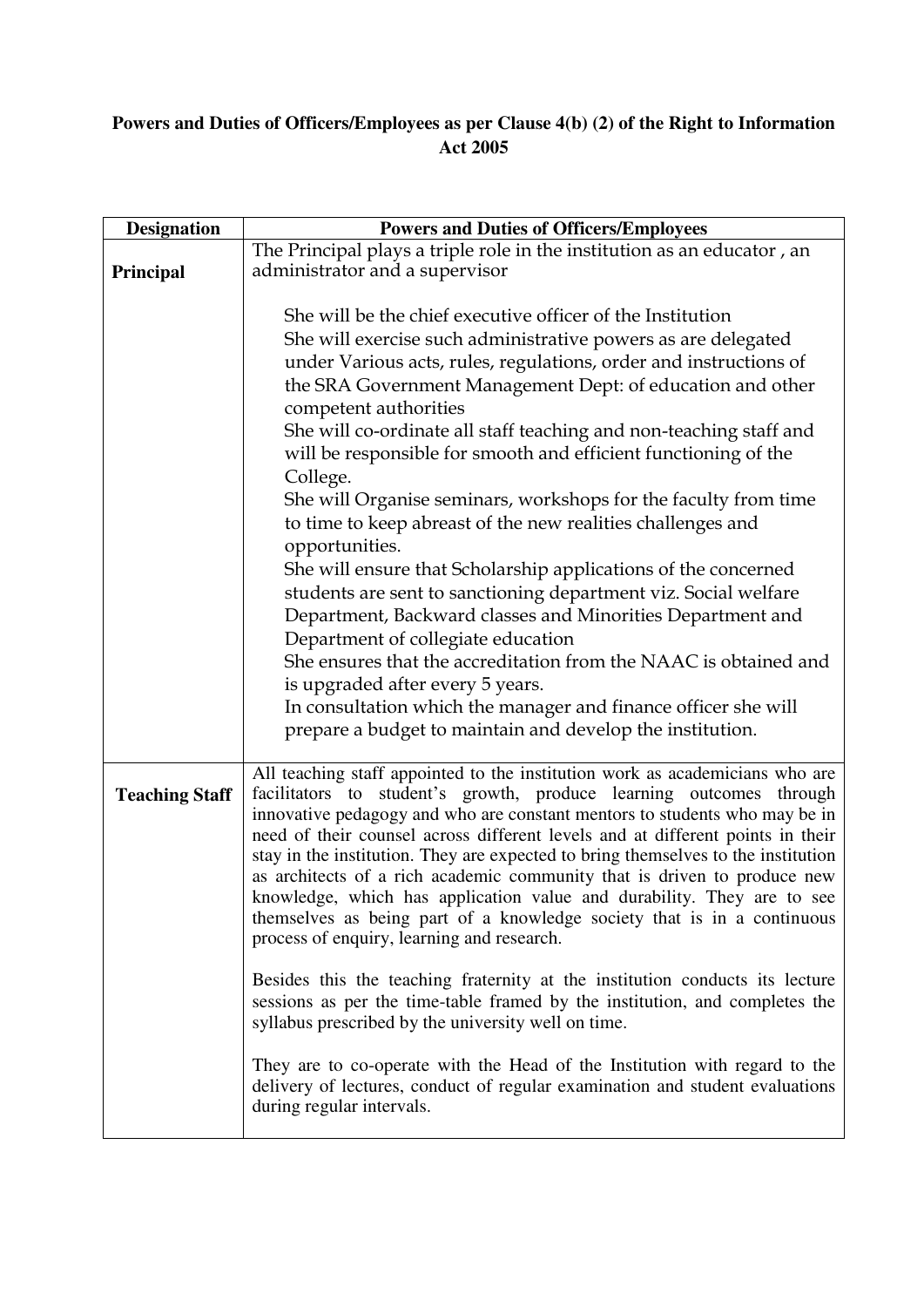| <b>Designation</b>    | <b>Powers and Duties of Officers/Employees</b>                                                                                            |
|-----------------------|-------------------------------------------------------------------------------------------------------------------------------------------|
|                       | They are to teach the workload as per UGC norms and be present in the                                                                     |
| <b>Teaching Staff</b> | institution for a minimum of 7 hours of the day on week days and 5 hours                                                                  |
|                       | on Saturday in the college.                                                                                                               |
|                       | They are to maintain work diaries and get them approved by the HOD and                                                                    |
|                       | the Principal every month.                                                                                                                |
|                       | They are to update the attendance, internal marks and extra-curricular                                                                    |
|                       | activities of the students of all classes taught by them.<br>They are to conduct remedial classes for the weaker students in the class as |
|                       | per UGC norms.                                                                                                                            |
|                       |                                                                                                                                           |
|                       | They shall conduct the practical classes as prescribed by the University and                                                              |
|                       | attend valuation work of the University examination, which is mandatory.                                                                  |
| Librarian             | Takes full charge of the books, periodicals, journals, newspapers and make                                                                |
|                       | them available to the students. They are to issue books to the students and                                                               |
|                       | staff and collect the books within the stipulated time. Stock checking is                                                                 |
|                       | done every year. Interact with other librarians.                                                                                          |
| <b>Office</b>         | In charge of Accounts , preparation of vouchers, cheques, disbursement of                                                                 |
| Superintendent        | cheques                                                                                                                                   |
|                       | Maintenance of Books of Accounts                                                                                                          |
|                       | Writing Service Registers and updating the same.                                                                                          |
|                       | Preparation of Budget in consultation with the Principal                                                                                  |
|                       | Preparation of Salary Statement, calculation of PF, Professional Tax, LIC                                                                 |
|                       | Responsible for monthly payments i.e. PF, Professional Tax, TDS and Staff                                                                 |
|                       | Insurance                                                                                                                                 |
|                       | Correspondence with departments viz., Banks, PF Office, Professional Tax<br>Office, LIC                                                   |
| <b>Accounts</b>       | Handling petty cash, college fixed deposits                                                                                               |
| Superintendent        | In charge of TDS                                                                                                                          |
|                       | Prepares the budget and statement of accounts in consultation with the                                                                    |
|                       | Principal to purchase and disburse college and office requirements.                                                                       |
|                       | College Admissions – issuing fees challans and reconciling the same with                                                                  |
|                       | the pass sheet. Maintaining fees registers, combination wise.                                                                             |
|                       | In charge of payments to be done to University                                                                                            |
|                       | In charge of SC/ST, Minority students' Scholarship                                                                                        |
|                       | To maintain the cash book, staff salary register with staff signature and get                                                             |
|                       | it signed by the principal.                                                                                                               |
|                       |                                                                                                                                           |
| <b>FDA</b>            | In charge of Admission for all the courses, getting the admission approval                                                                |
| <b>SDA</b>            | done by the University, payments to be made to the University                                                                             |
|                       | Online data entry of admission of I degree students                                                                                       |
|                       | Maintenance of Admission Registers                                                                                                        |
|                       | In charge of University examinations                                                                                                      |
|                       | Maintenance of Marks Registers and calculating the subject wise percentage                                                                |
|                       | of each subject.<br>Attend to students' grievances with regard to hall ticket, marks cards and                                            |
|                       | other documents.                                                                                                                          |
|                       | Liaison with departments - University, Collegiate Education, NAAC                                                                         |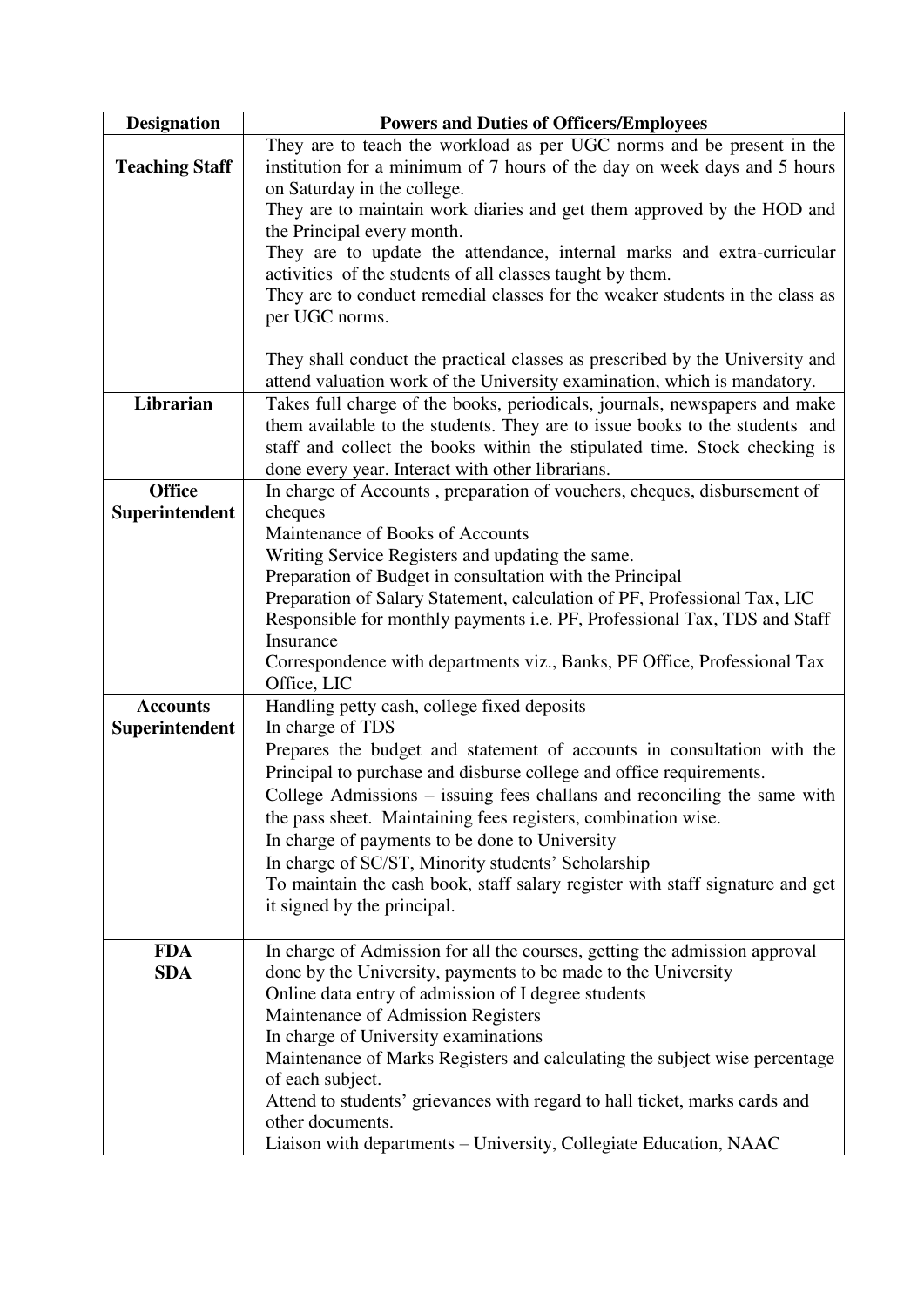| <b>Designation</b>                                   | <b>Powers and Duties of Officers/Employees</b>                                                                                                                                                                                                                                                                                                                                                                                                                  |
|------------------------------------------------------|-----------------------------------------------------------------------------------------------------------------------------------------------------------------------------------------------------------------------------------------------------------------------------------------------------------------------------------------------------------------------------------------------------------------------------------------------------------------|
| <b>Maintenance</b><br><b>Supervisor</b>              | Takes complete charge of the infrastructure facilities, sports field, garden,<br>generator, electrical and canteen overall campus supervision.<br>In charge of workload of Peons/Attenders<br>Purchase of housekeeping items and maintenance of stock<br>Physical arrangement for all the college programmes                                                                                                                                                    |
| <b>Support Staff -</b><br>Peons/<br><b>Attenders</b> | They are to show eight hours of presence and seven hours of work in the<br>institution attending to the office needs as and when required.<br>To assist the Office Staff in the examination<br>To assist in extra-curricular activities.<br>To keep the classrooms, restrooms, drinking water facility area, garden and<br>the campus clean and tidy at all times.<br>To assist in laboratories, taking around circulars and<br>Work assigned during programmes |
| <b>Security</b><br><b>Guards</b>                     | To safeguard the college property and to ensure safety inside and outside the<br>Premises at all times.<br>Monitor students and staff movement at the gates                                                                                                                                                                                                                                                                                                     |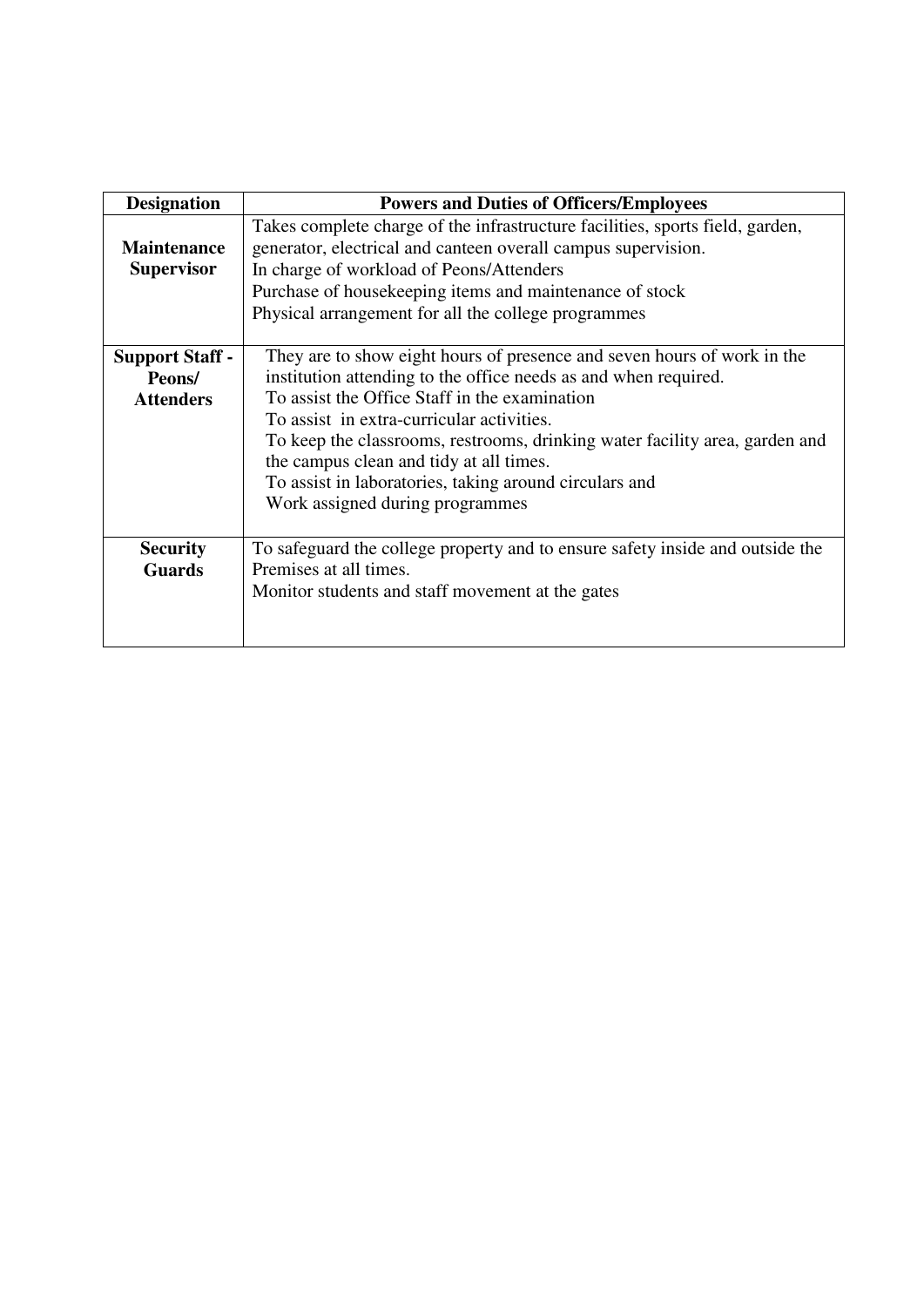**STATEMENT OF BOARDS, COUNCILS, COMMITTEES AND OTHER BODIES CONSISTING OF TWO OR MORE PERSONS CONSTITUTED AS ITS PART OR FOR THE PURPOSE OF ITS ADVISE AND AS TO WHETHER MEETINGS OF THOSE BOARDS, COUNCILS, COMMITTEES AND OTHER BODIES ARE OPEN TO THE PUBLIC OR THE MINUTES OF SUCH MEETINGS ARE ACCESSIBLE FOR PUBLIC AS PER CLAUSE 4(B) (8) OF RTI 2005** 

| Sl.            | Committee                         | Name of the Staff           |
|----------------|-----------------------------------|-----------------------------|
| No.            |                                   |                             |
| $\mathbf{1}$   | Alumni                            | Dr. Vinay Kumar Yadav - C   |
|                |                                   | Ms. Saadia Hameed           |
|                |                                   | Mrs. Sowmini Sebastian      |
|                |                                   | Mrs. Sunila Kumari          |
|                |                                   | Mrs. Rose Francis           |
| $\overline{2}$ | <b>Annual Report and Magazine</b> | Mrs. Suvina Benjamin $-C$   |
|                |                                   | Dr. Manonmani, Co-convenor  |
|                |                                   | Mrs. Jai Laxmi              |
|                |                                   | Dr. Vijayashri R            |
|                |                                   | Ms. Rita Josephine          |
|                |                                   | Dr. Amitha Santiago         |
|                |                                   | Ms. Jennifer Vijitha (Admn) |
|                |                                   |                             |
| 3              | Assembly                          | Ms. Monisha Muliyil $-C$    |
|                |                                   | Ms. Vidya Shree R           |
|                |                                   | Ms. Anitha Clarin           |
|                |                                   | Mrs. Powlin Sahayarani      |
|                |                                   | Dr. Sharmila                |
|                |                                   | Mrs. Rachel Joshua          |
| 4              | Attendance                        | Mrs. Leena Karanth $-C$     |
|                |                                   | Mrs. Yallina Thomas         |
|                |                                   | Mrs. Rebecca Theodore       |
|                |                                   | Mrs. Porkodi                |
| 5              | <b>Adventure Club</b>             | Ms. Nirmala Gowda - C       |
|                |                                   | Ms. Anitha Clarin           |
|                |                                   | Mr. Hombaiah                |
| 6              | <b>Bulletin Board</b>             | Mrs. Jennifer Soniya - C    |
|                |                                   | Ms. Binu Mariam Jacob       |
|                |                                   | Mrs. Anthuvan Grace         |
| $\overline{7}$ | <b>Certificate Courses</b>        | Mrs. Manjula $-C$           |
|                |                                   | Mrs. Saadia Hameed          |
|                |                                   | Dr. Narasimhan              |
|                |                                   | Dr. Susanna P               |
|                |                                   | Mrs. Suvina Benjamin        |
|                |                                   | Dr. Manonmani               |

# **COMMITTEES FOR THE ACADEMIC YEAR 2018-2019 – DEGREE**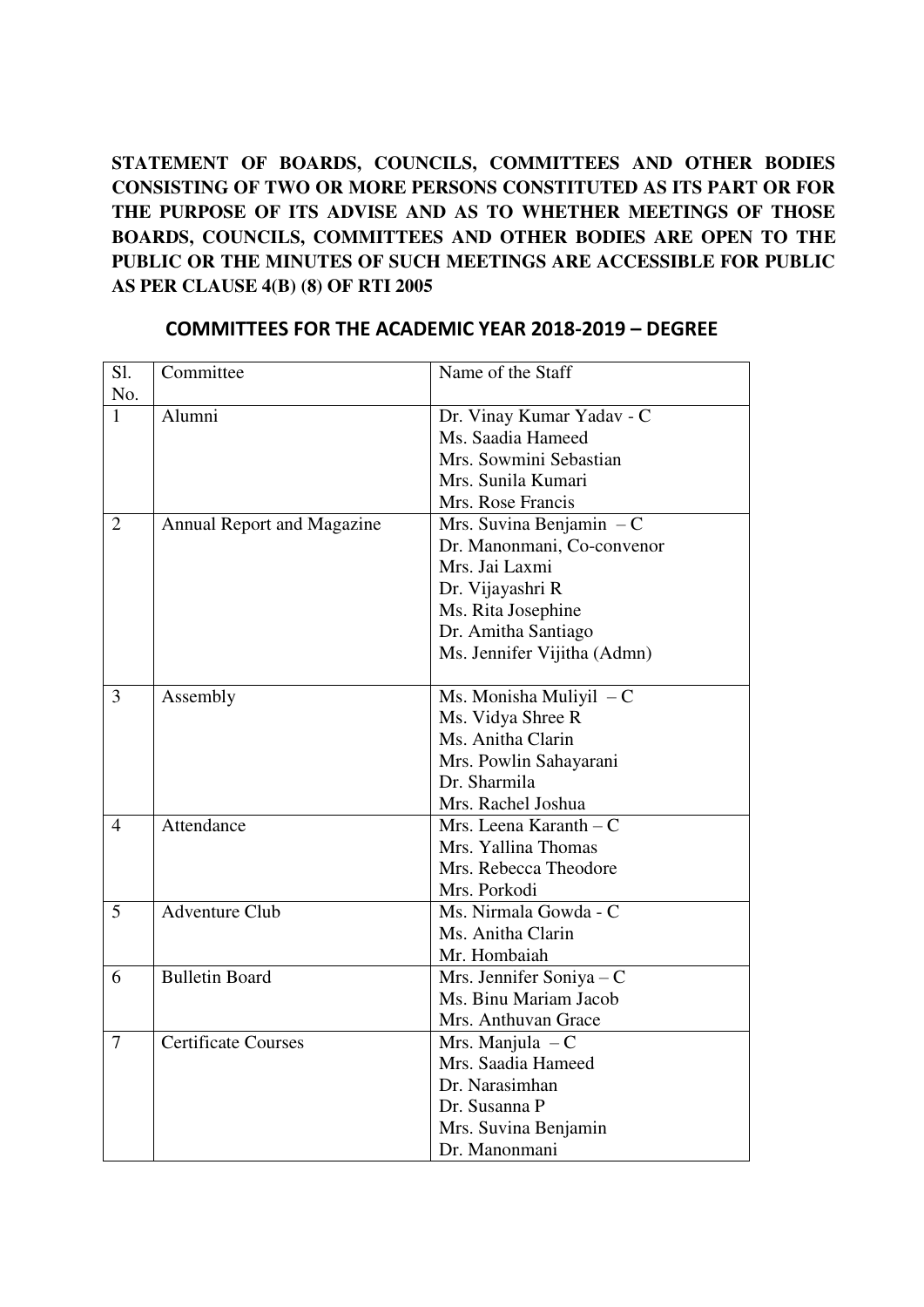| S1.<br>No. | Committee                   | Name of the Staff           |
|------------|-----------------------------|-----------------------------|
| 8          | Chapel,                     | Mrs. Rebecca Theodore - C   |
|            |                             | Mrs. Rachel Joshua          |
|            |                             | Mrs. Sheila Margret         |
| 9          | Choir                       | Mrs. Reeja Esther - C       |
|            |                             | Ms. Monisha Muliyil         |
|            |                             | Ms. Rita Josephine          |
| 10         | <b>Christian Fest</b>       | Dr. Grace Premila           |
|            |                             | Dr. Sharmila                |
|            |                             | Mrs. Esther Harshini        |
| 11         | <b>SCM</b>                  | Ms. Vidya Shree R           |
|            |                             | Dr. Susanna P               |
| 12         | <b>YWCA</b>                 | Ms. Anitha Clarin           |
| 13         | College Calendar & Log Book | Mrs. Rose Francis           |
| 14         | Counseling/Value Education  | Mrs. Yallina Thomas -M.Com. |
|            |                             | Dr. Renuka Paul             |
|            |                             | Mrs. Suvina Benjamin        |
|            |                             | Dr. Grace Premila           |
|            |                             | Mrs. Rebecca Theodore       |
|            |                             | Mrs. Suja D Shanthi         |
| 15         | Discipline                  | Ms. Nirmala C Gowda - C     |
|            |                             | Heads of all Departments    |
| 16         | Eco-Watch Club              | Dr. Susanna P - C           |
|            |                             | Dr. Sharmila A              |
|            |                             | Mrs. Esther Watson          |
| 17         | Entrepreneur Cell           | Ms. Suriya Naaz - C         |
|            |                             | Mrs. Leena Raymond          |
|            |                             | Mrs. Porkodi                |
|            |                             | Ms. Vandana                 |
|            |                             | Dr. Jai Laxmi               |
| 18         | Tests & Assignments,        | Dr. Manonmani $-C$          |
|            | Co-curricular & Extension   | Mrs. Shilpi Choudhry        |
|            | Programmes                  | Mrs. Jaya Kiruba            |
|            |                             | Mrs. Hemalatha              |
|            |                             | Mr. Hombiah                 |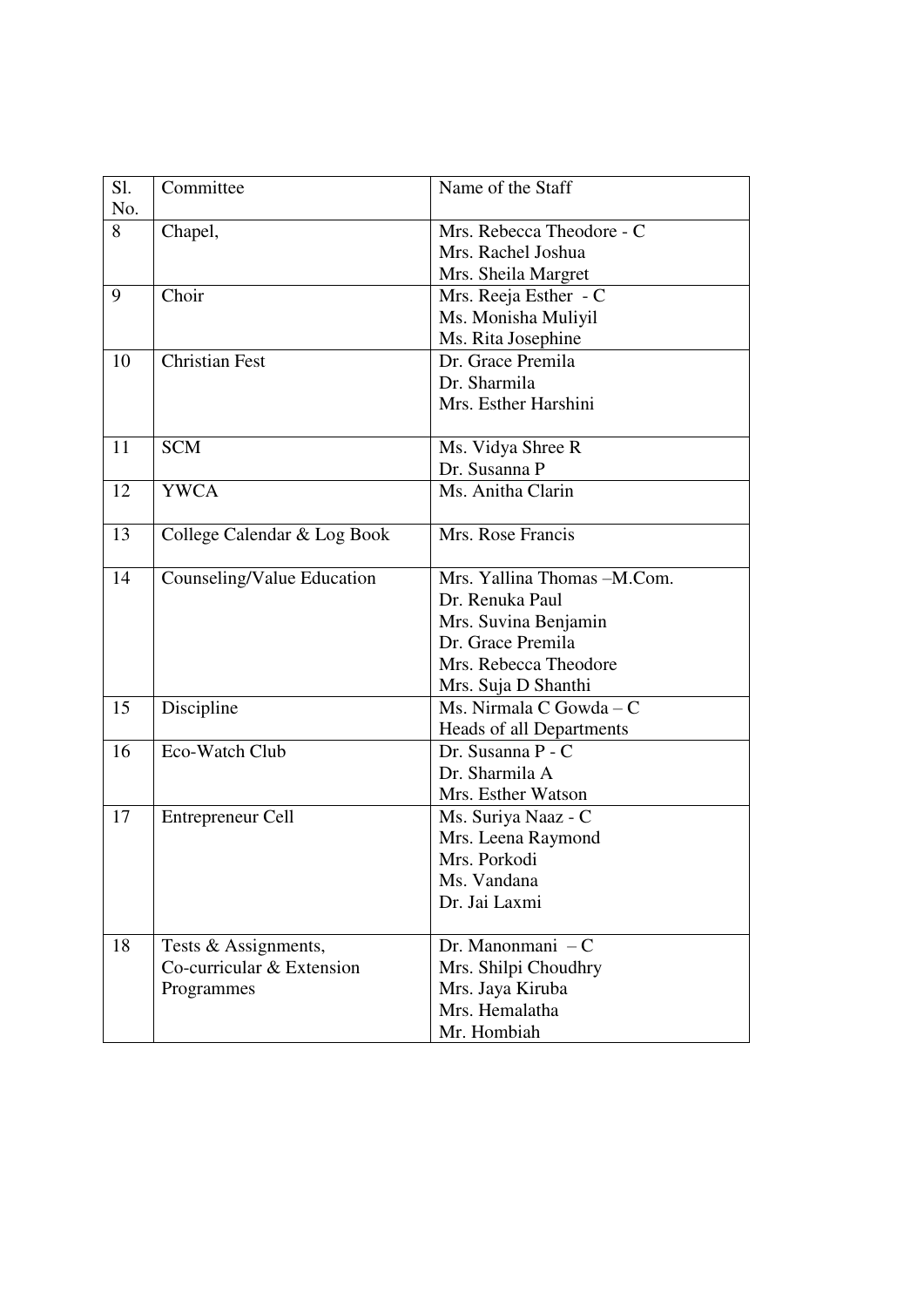| Sl.No. | Committee                          | Name of the Staff                |
|--------|------------------------------------|----------------------------------|
| 19     | Election – Student Council         | <b>Student Welfare Committee</b> |
|        |                                    |                                  |
|        |                                    | Mrs. Saadia Hameed $-C$          |
|        |                                    | Dr. Jacqueline - Co-Convenor     |
|        |                                    | Mr. Praveen Kumar                |
|        |                                    | Mrs. Rebecca Theodore            |
|        |                                    | Ms. Vandana                      |
|        |                                    | Dr. Amitha Santiago              |
|        |                                    | Ms. Monisha Muliyil              |
| 20     | <b>Excursion-</b> Staff & Students | Mr. Praveen Kumar                |
|        |                                    | Mrs. Porkodi                     |
|        |                                    | Mrs. Sunila Kumari               |
| 21     | <b>IQAC</b>                        | Dr. Grace Premila - C            |
|        |                                    | Dr. Renuka Paul                  |
|        |                                    | Dr. Jacqueline T R               |
|        |                                    | Ms. Jyothi B G                   |
|        |                                    | Dr. Manonmani                    |
|        |                                    | Mrs. Prathiba David              |
|        |                                    | Mrs. Leena Raymond               |
|        |                                    | Mrs. Ann Kuruvilla               |
|        |                                    | Mrs. Suvina Benjamin             |
|        |                                    | Dr. Susanna P                    |
|        |                                    | Dr. Narasimhan                   |
|        |                                    | Dr. Vinay Kumar Yadav            |
|        |                                    | Mr. Khaleel Ahmed                |
|        |                                    | Mrs. Sujaya                      |
| 22     | Legal Literacy                     | Mrs. Porkodi - C                 |
|        |                                    | Mrs. Hemalatha                   |
|        |                                    | Ms. Vandana M                    |
| 23     | <b>NCC</b>                         | Mrs. Bhavya $-C$                 |
|        |                                    | Ms. Vidya Shree                  |
|        |                                    |                                  |
| 24     | News Board                         | Mrs. Powlin Sahayarani - C       |
|        |                                    | Mrs. Reeja Esther                |
|        |                                    | Mrs. Binu Mariam Jacob           |
| 25     | NSS                                | Ms. Jennifer Soniya              |
|        |                                    | Mrs. Nirmala Gowda               |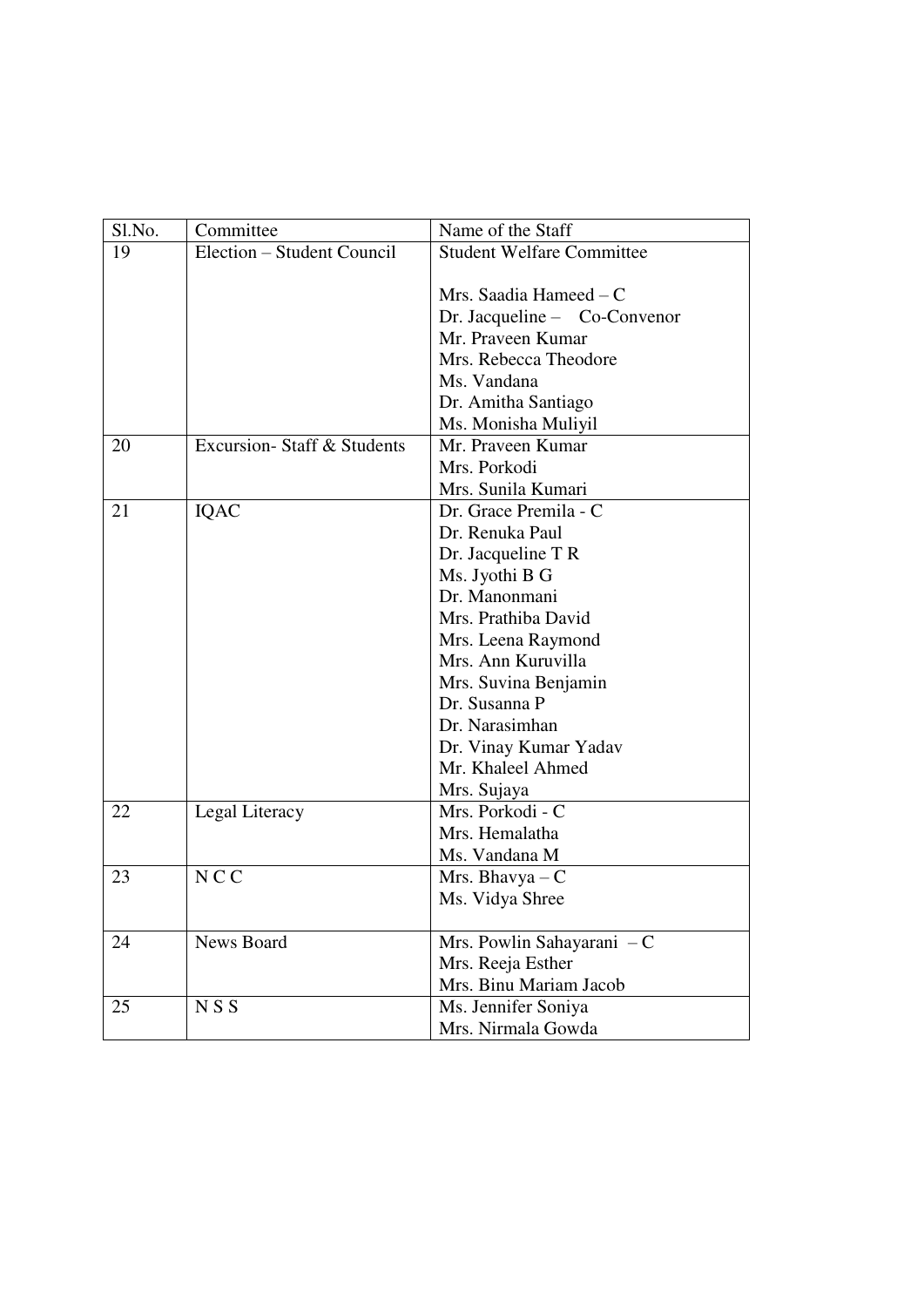| Sl. | Committee                | Name of the Staff         |
|-----|--------------------------|---------------------------|
| No. |                          |                           |
| 26  | Outreach Programme &     | Dr. Grace Premila – C     |
|     | <b>Community Service</b> | Dr. Vinay Kumar Yadav     |
|     |                          | Mrs. Powlin Sahayarani    |
|     |                          | Mrs. Rachel Joshua        |
|     |                          | Mrs. Suvina Benjamin      |
| 27  | P T A                    | Dr. Jacqueline $-C$       |
|     |                          | Mrs. Sowmini Sebastian    |
|     |                          | Mr. Khaleel Ahmed         |
|     |                          | Mrs. Reeja Esther         |
| 28  | Placement Cell & Career  | Dr. Vijayashri $R - C$    |
|     | Guidance                 | Mr. Khaleel Ahmed         |
|     |                          | Dr. Muniraja G            |
|     |                          | Mr. Praveen Kumar         |
|     |                          | Dr. Sharmila              |
| 29  | Red Cross Society Unit   | Ms. Nirmala Gowda - C     |
|     |                          | Mr. Hombaiah              |
|     |                          | Dr. Muniraja G            |
| 30  | <b>Remedial Class</b>    | Mrs. Chaya Anil Kumar - C |
|     |                          | Ms. Suriya Naaz           |
|     |                          | Ms. Joyce Metilda,        |
|     |                          | Mrs. Suja Shanthi         |
| 31  | <b>Rotaract Club</b>     | Dr. Marie Kavitha - C     |
|     |                          | Mrs. Manjula              |
|     |                          | Mrs. Rebecca Theodore     |
| 32  | <b>Staff Welfare</b>     | Mrs. Suvina Benjamin - C  |
|     |                          | Dr. Narasimhan K          |
|     |                          | Mrs. Sunila Kumari        |
| 33  | Women's Studies Journal  | Ms. Rita Josephine $-C$   |
|     |                          | Mrs. Chaya Anil Kumar     |
|     |                          | Mrs. Evangeline R         |
|     |                          | Mrs. Hemalatha            |
|     |                          | Dr. Amitha Santiago       |
| 34  | <b>Time Table</b>        | Ms. Jyothi $-C$           |
|     |                          | Mrs. Prathiba David       |
|     |                          | Mrs. Ann Kuruvilla        |
|     |                          | Dr. Susanna               |
|     |                          | Dr. Jai Laxmi             |
|     |                          | Ms. Rita Josephine        |
|     |                          | Mrs. Leena Raymond        |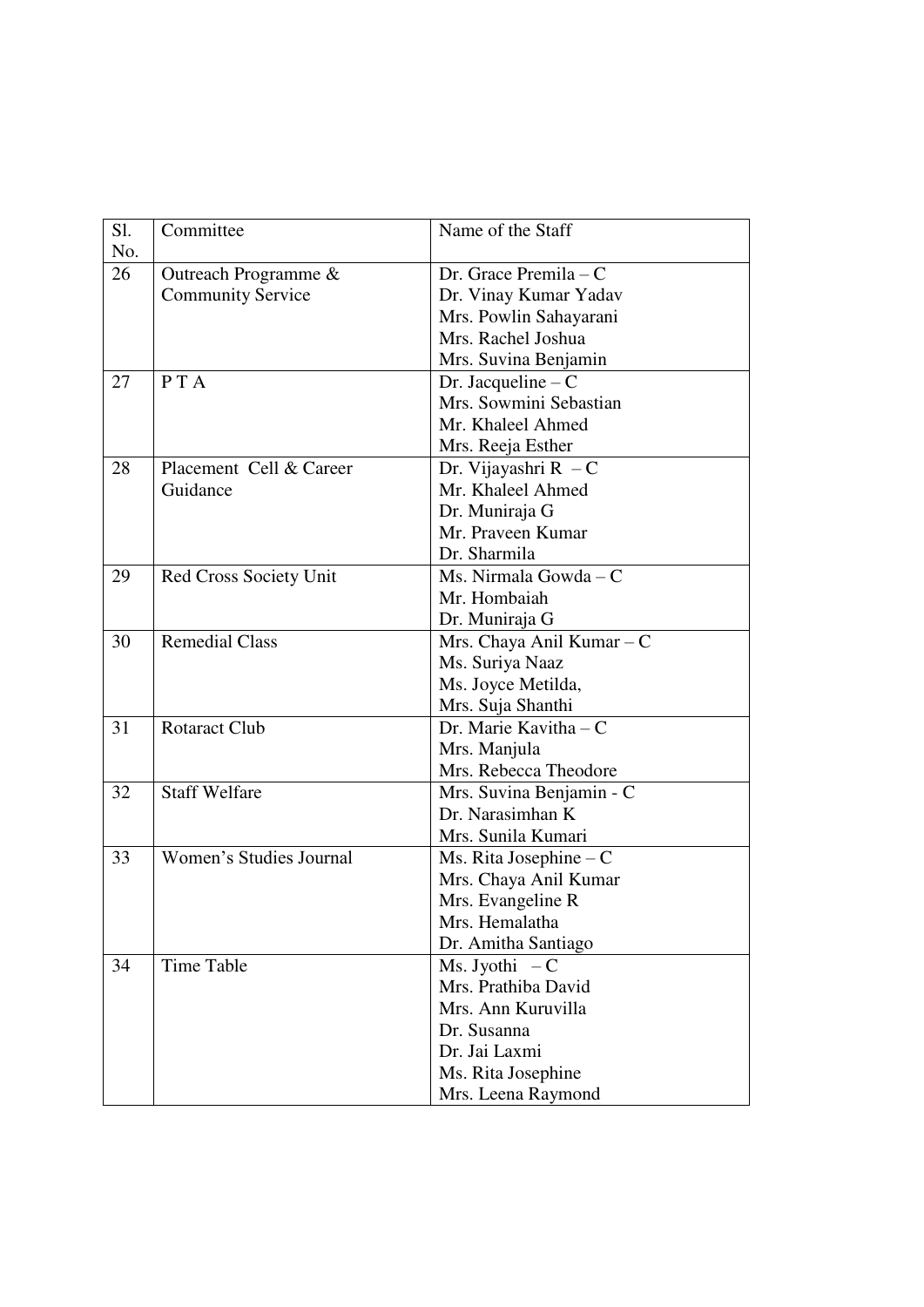| Sl. | Committee                               | Name of the Staff            |
|-----|-----------------------------------------|------------------------------|
| No. |                                         |                              |
| 35  | <b>Sexual Harassment Redressal Cell</b> | Mrs. Yallina Thomas - C      |
|     |                                         | Dr. Marie Kavitha            |
| 36  | Anti Ragging Cell                       | Mrs. Yallina Thomas - C      |
|     |                                         | Mrs. Leena Karanth           |
|     |                                         | Dr. Vinay Kumar Yadav        |
|     |                                         | Mrs. Shilpi Choudhry         |
| 37  | <b>Equal Opportunity Cell</b>           | Mrs. Yalina Thomas - C       |
|     |                                         | Dr. Vijayashri               |
| 38  | <b>Theatre Club</b>                     | <b>English Department</b>    |
| 39  | <b>Personality Development Club</b>     | <b>Psychology Department</b> |
|     |                                         |                              |
| 40  | Photography Club, Website &             | Mrs. Manjula $-C$            |
|     | short film making                       | Mr. Praveen Kumar            |
|     |                                         | Dr. Amitha Santiago          |
| 41  | Foreign Admissions                      | Dr. Renuka Paul              |
|     |                                         |                              |
| 42  | IT Hub & Website Maintenance            | Mrs. Manjula - C             |
|     |                                         | Mrs. Ann Kuruvilla           |
|     |                                         | Mrs. Reeja Esther            |
|     |                                         | Ms. Vandana                  |
|     |                                         | Mrs. Jayakiruba              |
|     |                                         | Dr. Amitha Santiago          |
| 43  | <b>IOLITE</b>                           | Mrs. Suja D Shanthi          |
|     |                                         | Mrs. Porkodi                 |
|     |                                         | Mrs. Leena Raymond           |
| 44  | <b>Examination Committee</b>            | Mrs. Leena Karanth - C       |
|     |                                         | Mrs. Reeja Esther            |
|     |                                         | Mrs. Leena Raymond           |
|     |                                         | Dr. Susanna                  |
|     |                                         | Mrs. Porkodi                 |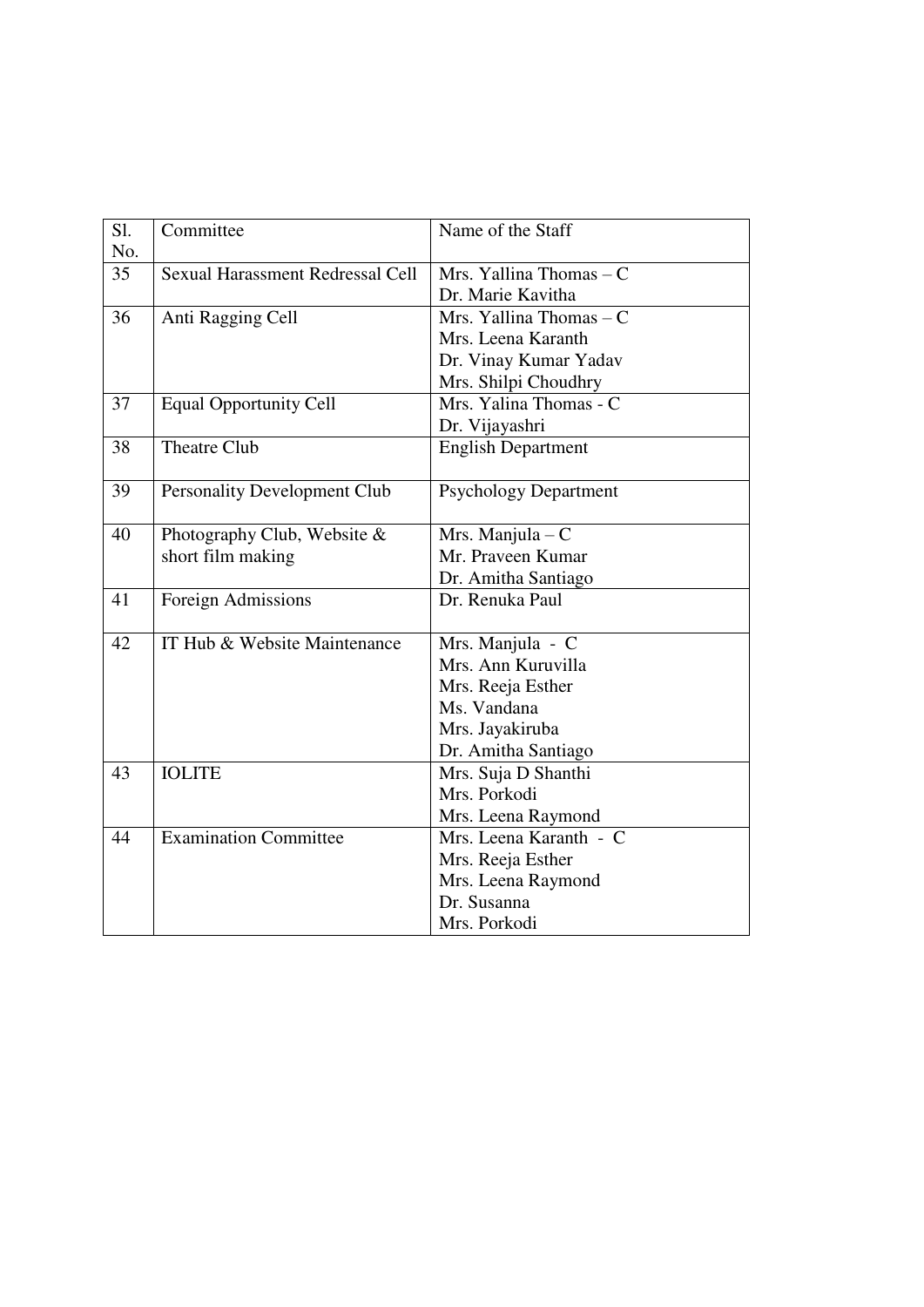### **STATEMENT OF THE CATEGORIES OF DOCUMENTS THAT ARE HELD BY IT OR UNDER CONTROL AS PER CLAUSE 4 (b) (6) OF THE RIGHT TO INFORMATION ACT, 2005**

| Sl. No.        | Categories of Documents that are held by it or under control |
|----------------|--------------------------------------------------------------|
| $\mathbf{1}$   | <b>Attendance Registers</b>                                  |
| $\overline{2}$ | Movement Register                                            |
| 3              | Leave Registers                                              |
| $\overline{4}$ | Letters Inward Registers                                     |
| 5              | <b>Postal Stamps Account Registers</b>                       |
| 6              | <b>Letters Outward Registers</b>                             |
| 7              | <b>Cash Books</b>                                            |
| 8              | <b>Salary Disbursement Registers</b>                         |
| 9              | <b>Stock Registers</b>                                       |
| 10             | <b>Audit Reports</b>                                         |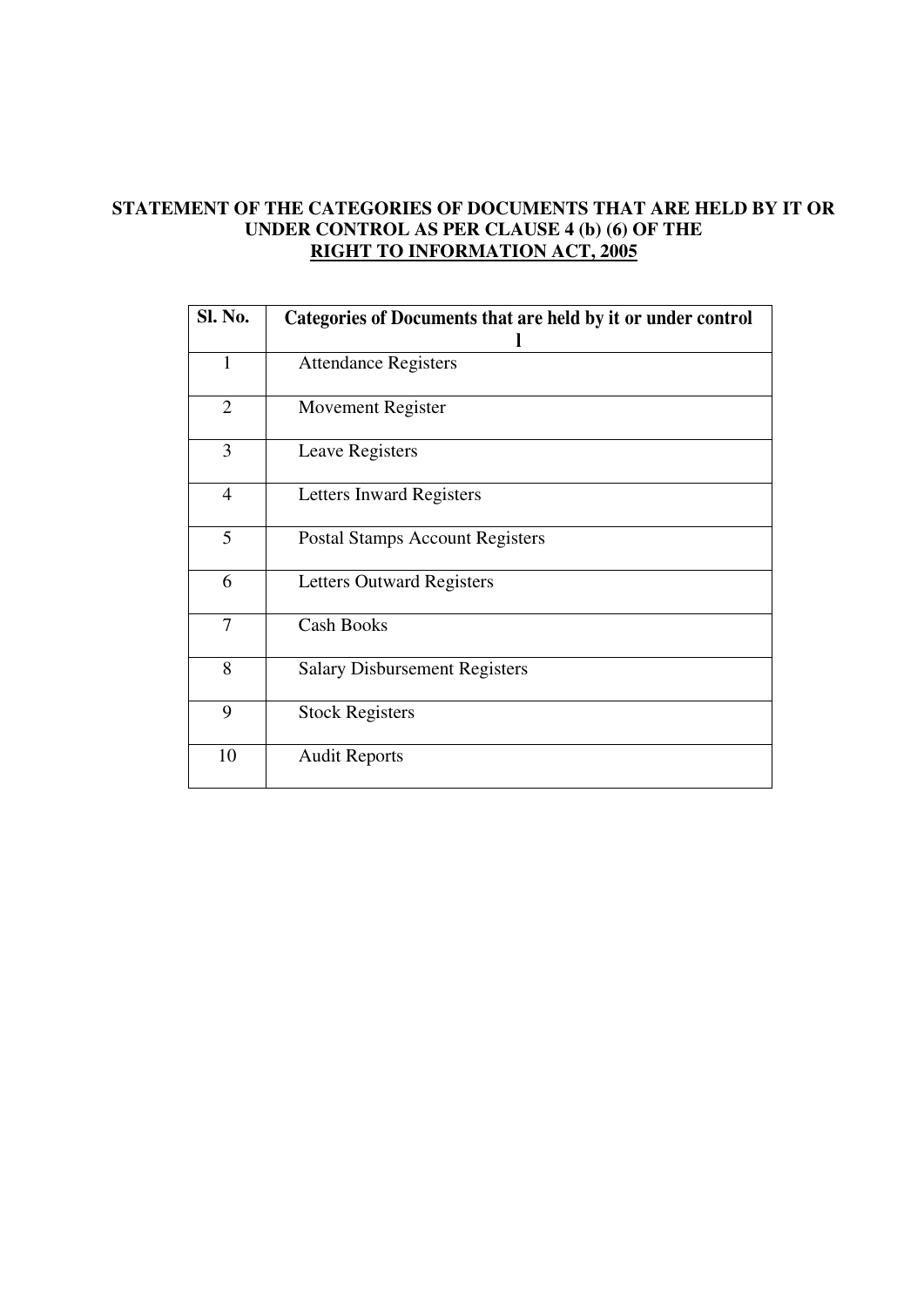# **DIRECTORY OF ITS OFFICERS AND EMPLOYEES AS PER CLAUSE 4 (B) (9) OF THE RIGHT TO INFORMATION ACT, 2005**

#### **UG & PG STAFF LIST ACADEMIC YEAR 2018-2019**

| SL.NO.         | Name & Department                 | Designation     | Contact No. |
|----------------|-----------------------------------|-----------------|-------------|
|                | <b>PRINCIPAL</b>                  |                 |             |
| $\mathbf{1}$   | Prof. Esther Prasanakumar         | Principal       | 9845194525  |
|                | <b>ENGLISH</b>                    |                 |             |
| $\overline{2}$ | Mrs. Leena Karanth A              | Professor       | 9035809604  |
| 3              | Mrs. Sonu Sujit David             | Asst. Professor | 9480710132  |
| 4              | Mrs. Suvina Benjamin              | Asst. Professor | 9901516919  |
| 5              | Ms. Rita Josephine Eve K          | Asst. Professor | 7760901509  |
| 6              | Dr. Amitha Santiago               | Professor       | 9844128998  |
| 7              | Dr. Binu Mariam Jacob             | Professor       | 8904559590  |
|                | <b>KANNADA</b>                    |                 |             |
| 8              | Dr. S Manonmani                   | Professor       | 9980927186  |
| 9              | Mr. Hombaiah                      | Asst. Professor | 9844328222  |
| 10             | Ms. Venkatalakshmi MS-PT          | Asst. Professor | 7204580173  |
|                | <b>HINDI</b>                      |                 |             |
| 11             | Dr. Vinay Kumar Yadav             | Professor       | 9880901529  |
| 12             | Dr. Jai Laxmi R                   | Professor       | 9972613177  |
|                | <b>FRENCH</b>                     |                 |             |
| 13             | Mrs. Thayabunissa Mohamed -<br>PT | Asst. Professor | 9916917451  |
|                | <b>HISTORY</b>                    |                 |             |
| 14             | Ms. Shruthi Nagaiah               | Asst. Professor | 9535051950  |
|                | <b>ECONOMICS</b>                  |                 |             |
| 15             | Ms. B G Jyothi                    | Asst. Professor | 9845676676  |
| 16             | Ms. Joyce Metilda Irudayam        | Asst. Professor | 9483526183  |
|                | <b>PSYCHOLOGY</b>                 |                 |             |
| 17             | Mrs. Sowmini Sebastian            | Professor       | 9886569422  |
| 18             | Dr. Vijayshri R                   | Professor       | 9855943788  |
| 19             | Dr. Renuka Paul                   | Professor       | 9845618559  |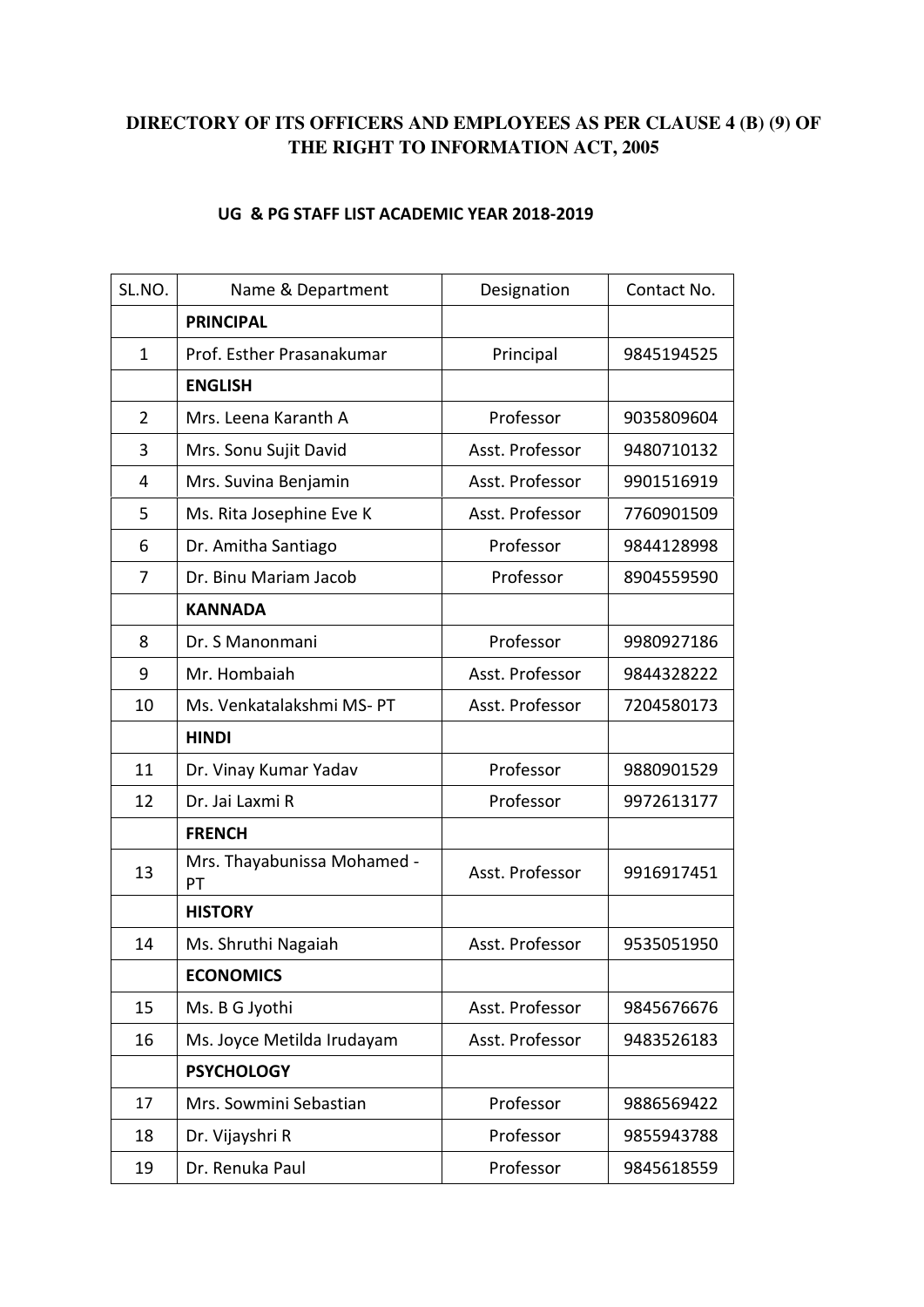| 20 | Mrs. S Sunila Kumari              | Asst. Professor     | 9886059142 |
|----|-----------------------------------|---------------------|------------|
| 21 | Ms. Monisha Muliyil-PT            | Asst. Professor     | 8123580792 |
|    | <b>SOCIOLOGY</b>                  |                     |            |
| 22 | Mrs. Rajkumari J - FT - C         | Asst. Professor     | 9886815573 |
| 23 | Mrs. Aswathy Chandragiri          | Asst. Professor     | 8527146608 |
|    | <b>POLITICAL SCIENCE</b>          |                     |            |
| 24 | Mrs. Hemalatha M S                | Asst. Professor     | 9741861616 |
|    | <b>JOURNALISM</b>                 |                     |            |
| 25 | Mrs. Chaya Anilkumar              | Asst. Professor     | 9964198081 |
|    | <b>COMMERCE</b>                   |                     |            |
| 26 | Mr. J E Khaleel Ahmed             | Professor           | 9845944135 |
| 27 | Mrs. Prathiba David               | Associate Professor | 9740517508 |
| 28 | Ms. Suriya Naaz                   | Asst. Professor     | 9880211321 |
| 29 | Mrs. Saadia Hameed                | Asst. Professor     | 9845467703 |
| 30 | Mrs. T Powlin SahayaRani          | Asst. Professor     | 9738058258 |
| 31 | Mrs. Rachel Joshua                | Asst. Professor     | 9840099325 |
| 32 | Mrs. Porkodi S                    | Asst. Professor     | 9535280035 |
| 33 | Mrs. Jenifer Soniya S             | Asst. Professor     | 9880747909 |
| 34 | Mr. Zulfiqar Ahmed Nadeem -<br>PT | Asst. Professor     | 9945235667 |
| 35 | Ms. Vidya Shree R                 | Asst. Professor     | 9620101031 |
| 36 | Mrs. Harshini Esther - PT         | Asst. Professor     | 9108285147 |
| 37 | Ms. Vandana M                     | Asst. Professor     | 9731944690 |
|    | <b>MANAGEMENT STUDIES</b>         |                     |            |
| 38 | Mr. R Praveen Kumar               | Associate Professor | 9880577943 |
| 39 | Mrs. Leena Jyotsna Raymond        | Asst. Professor     | 9945013131 |
| 40 | Mrs. Rebecca Theodore             | Asst. Professor     | 9945165358 |
| 41 | Mrs. Sheela Margaret - FT-C       | Asst. Professor     | 9449112969 |
|    | <b>CHEMISTRY</b>                  |                     |            |
| 42 | Dr. Jacqueline TR                 | Professor           | 9844627160 |
| 43 | Ms. Sarala Sonia - PT             | Asst. Professor     | 9513812107 |
| 44 | Ms. Hannah Elizabeth S            | Asst. Professor     | 9632616157 |
|    | <b>BOTANY</b>                     |                     |            |
| 45 | Mrs. Esther Watson                | Asst. Professor     | 9845339986 |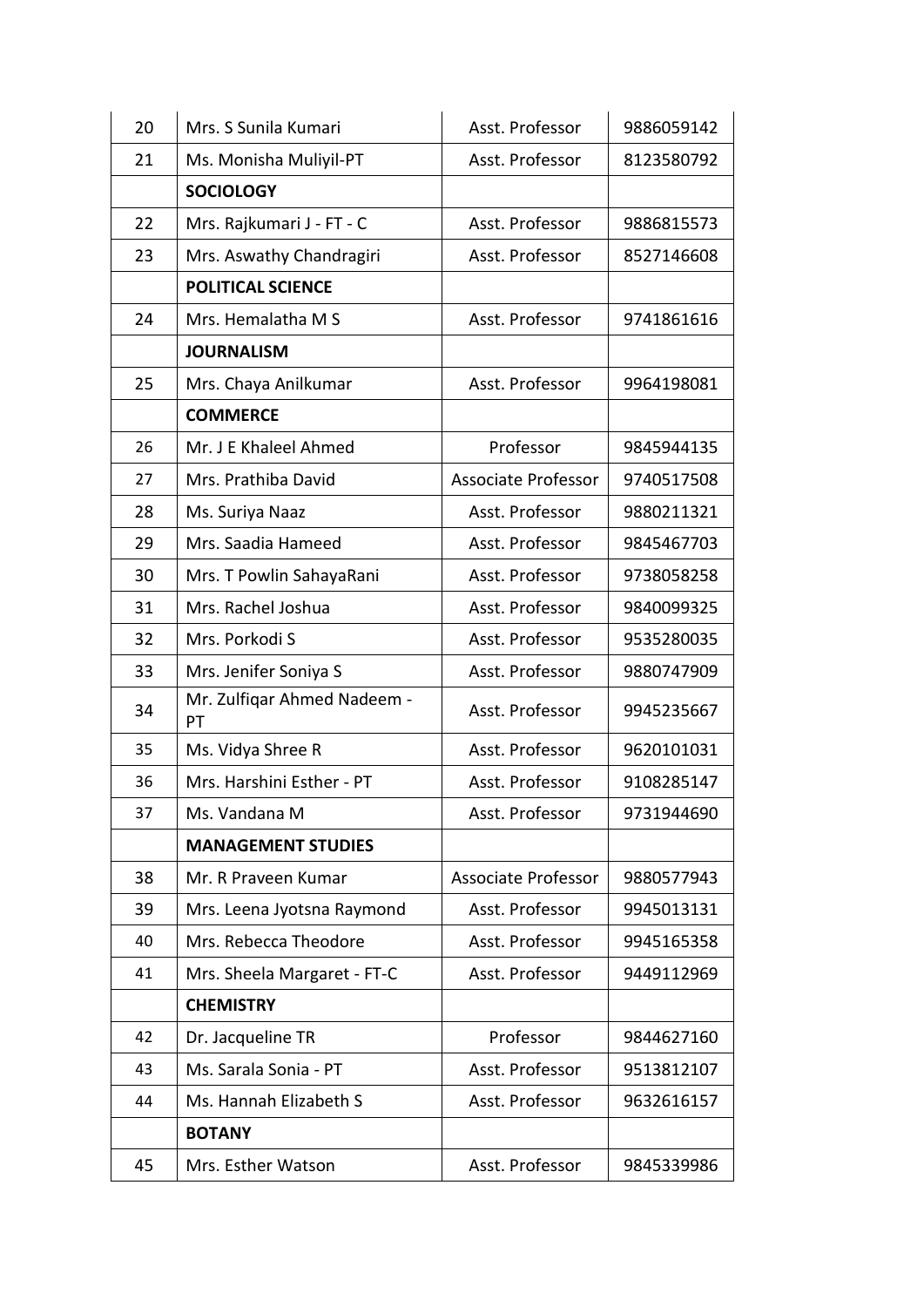| 46 | Ms. Nancy Deborah                     | Asst. Professor            | 8073305590 |
|----|---------------------------------------|----------------------------|------------|
| 47 | Mrs. Anthuvan Grace                   | Asst. Professor            | 9986207919 |
| 48 | Ms. Payal S Rao - PT                  | Asst. Professor            | 8971048802 |
|    | <b>MATHEMATICS</b>                    |                            |            |
| 49 | Dr. G Muniraja                        | Professor                  | 9845167237 |
| 50 | Ms. Evelin Silviya S - PT             | Asst. Professor            | 9538762074 |
|    | <b>HOME SCIENCE</b>                   |                            |            |
| 51 | Dr. Grace Premila Victor              | Professor                  | 9845654326 |
| 52 | Dr. Marie Kavitha Jayakaran           | Professor                  | 9845687703 |
| 53 | Mrs. Felicia Sunil - PT               | Asst. Professor            | 9019250625 |
|    | <b>PHYSICS</b>                        |                            |            |
| 54 | Ms. Anitha Clarin                     | Asst. Professor            | 9886454128 |
| 55 | Ms. Likitha M S - PT                  | Asst. Professor            | 8050563330 |
|    | <b>BIOTECHNOLOGY</b>                  |                            |            |
| 56 | Dr. Sharmila A                        | Professor                  | 9980588602 |
| 57 | Dr. Susanna P                         | Professor                  | 9591335800 |
|    | <b>COMPUTER SCIENCE</b>               |                            |            |
| 58 | Mrs. Suja D Shanthi                   | <b>Associate Professor</b> | 9448515331 |
| 59 | Mrs. Ann Kuruvilla                    | Asst. Professor            | 9945844086 |
| 60 | Mrs. Reeja Esther                     | Asst. Professor            | 9686288449 |
| 61 | Mrs. Jayakiruba A                     | Asst. Professor            | 8904050037 |
| 62 | Mrs. Manjula M                        | Asst. Professor            | 9743473605 |
|    | PHYSICAL EDUCATION<br><b>DIRECTOR</b> |                            |            |
| 63 | Ms. Nirmala C Gowda                   | <b>PED</b>                 | 9845047409 |
|    | <b>LIBRARIAN</b>                      |                            |            |
| 64 | Mrs. Rose Francis P                   | <b>LIBRARIAN</b>           | 9449940612 |
|    | <b>COUNSELLOR</b>                     |                            |            |
| 65 | Mrs. Yallina Thomas                   | Counsellor                 | 9880089408 |